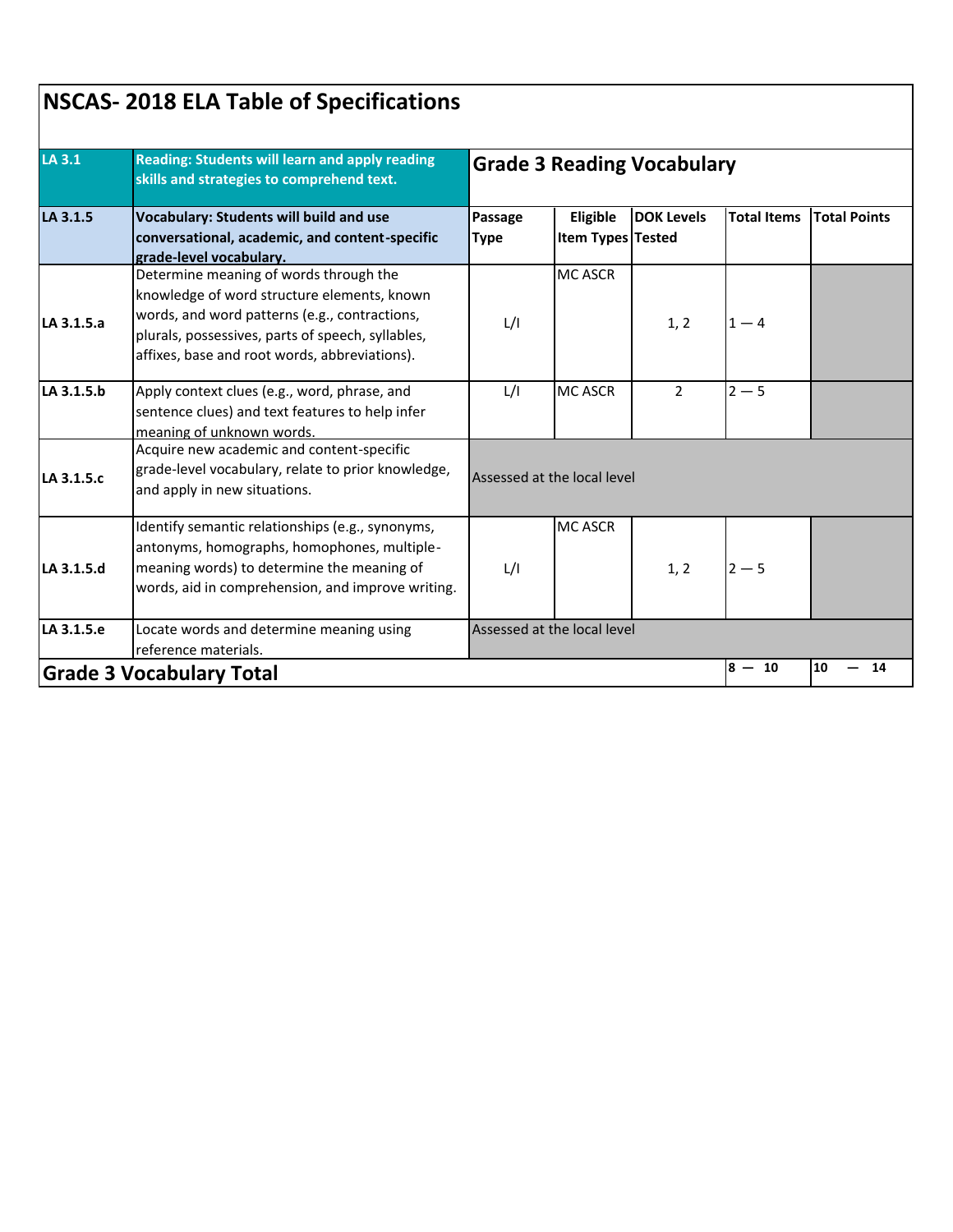| LA 3.1     | <b>Reading: Students will learn and apply reading</b><br>skills and strategies to comprehend text.                                                                                                                                  | <b>Grade 3 Reading Comprehension</b> |                                      |                   |                    |                     |
|------------|-------------------------------------------------------------------------------------------------------------------------------------------------------------------------------------------------------------------------------------|--------------------------------------|--------------------------------------|-------------------|--------------------|---------------------|
| LA 3.1.6   | <b>Comprehension: Students will construct meaning</b><br>by applying prior knowledge, using text<br>information, and monitoring comprehension while<br>reading increasingly complex grade-level literary<br>and informational text. | Passage<br><b>Type</b>               | Eligible<br><b>Item Types Tested</b> | <b>DOK Levels</b> | <b>Total Items</b> | <b>Total Points</b> |
| LA 3.1.6.a | Identify author's purpose(s) (e.g., explain, entertain,<br>inform, persuade) to support text comprehension.                                                                                                                         | L/I                                  | <b>MC ASCR</b><br><b>EBSR</b>        | 2, 3              | $1 - 4$            |                     |
| LA 3.1.6.b | Identify and describe elements of literary text (e.g.,<br>characters, setting, plot, point of view).                                                                                                                                | L                                    | <b>MC ASCR</b><br><b>EBSR</b>        | 1, 2, 3           | $2 - 5$            |                     |
| LA 3.1.6.c | Identify and explain why authors use literary<br>devices (e.g., simile, alliteration, onomatopoeia,<br>imagery, rhythm, personification, hyperbole,<br>idioms).                                                                     | L/I                                  | MC ASCR<br><b>EBSR</b>               | 1, 2, 3           | $2 - 4$            |                     |
| LA 3.1.6.d | Summarize a literary text and/or media, using key<br>details to identify the theme.                                                                                                                                                 | L                                    | MC ASCR<br><b>EBSR</b>               | 2, 3              | $1 - 4$            |                     |
| LA 3.1.6.e | Determine main ideas and supporting details from<br>informational text and/or media.                                                                                                                                                |                                      | <b>MC ASCR</b><br><b>EBSR</b>        | 2, 3              | $1 - 3$            |                     |
| LA 3.1.6.f | Use text features to locate information and explain<br>how the information contributes to an<br>understanding of print and digital text.                                                                                            | L/I                                  | <b>MC ASCR</b><br>EBSR               | 2, 3              | $1 - 2$            |                     |
| LA 3.1.6.g | Compare and contrast the characteristics that<br>distinguish a variety of literary and informational<br>texts.                                                                                                                      | L/I                                  | <b>MC ASCR</b><br><b>EBSR</b>        | 2, 3              | $1 - 4$            |                     |
| LA 3.1.6.h | Compare and contrast similar themes, topics,<br>and/or patterns of events in literary and<br>informational texts to develop a multicultural<br>perspective.                                                                         | L/I                                  | <b>MC ASCR</b><br><b>EBSR</b>        | 2, 3              | $0 - 3$            |                     |
| LA 3.1.6.i | Construct and/or answer literal and inferential<br>questions and support answers with specific<br>evidence from the text or additional sources.                                                                                     | L/I                                  | <b>MC ASCR</b><br><b>EBSR</b>        | 1, 2, 3           | $1-5$              |                     |
| LA 3.1.6.j | Identify and apply knowledge of organizational<br>patterns to comprehend informational text (e.g.,<br>sequence, description, cause and effect,<br>compare/contrast).                                                                |                                      | MC ASCR<br><b>EBSR</b>               | 2, 3              | $1 - 4$            |                     |
| LA 3.1.6.k | Select text and explain the purpose (e.g., answer a<br>question, solve problems, enjoy, form an opinion,<br>understand a specific viewpoint, predict outcomes,<br>discover models for own writing, accomplish a task).              | Assessed at the local level          |                                      |                   |                    |                     |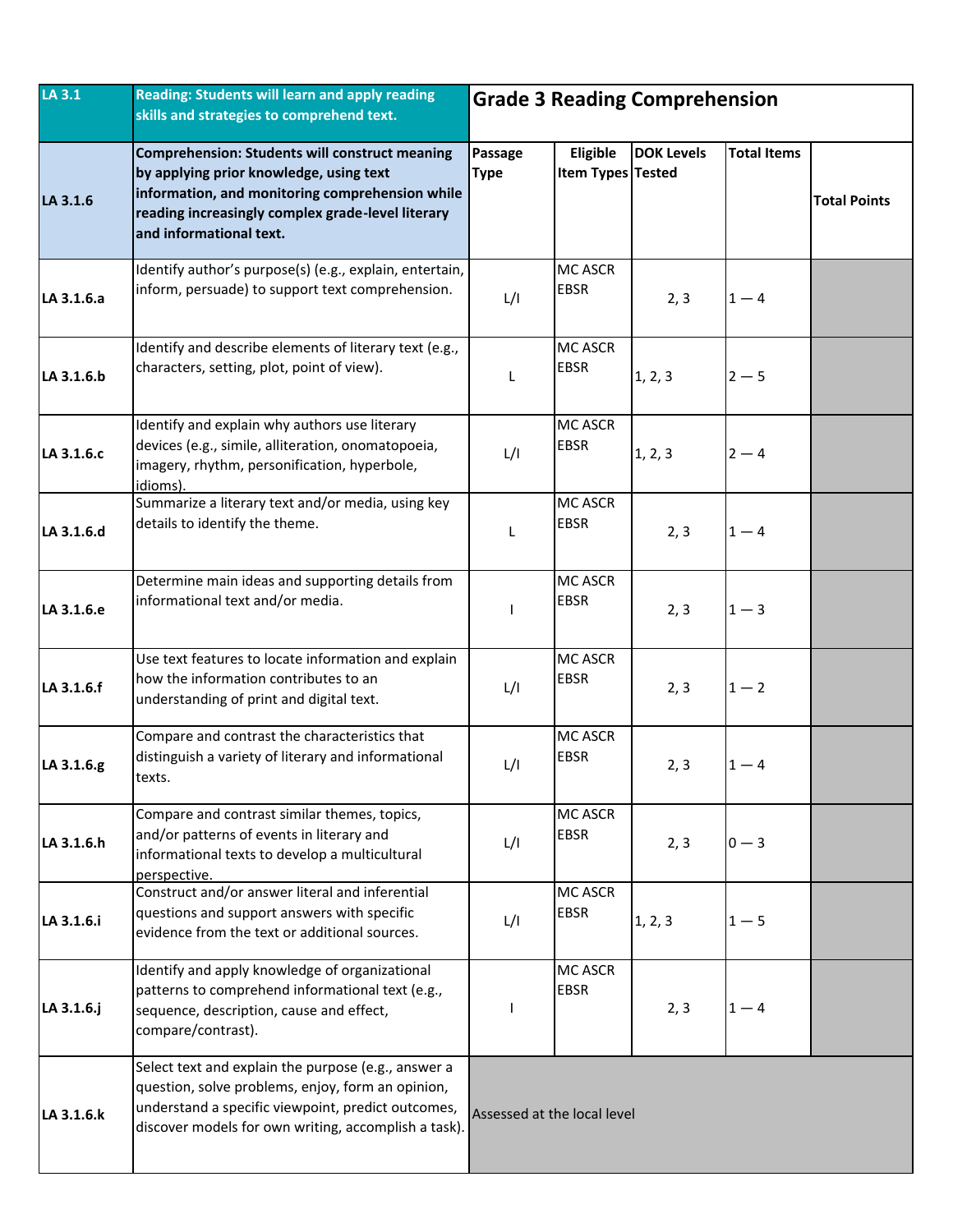| LA 3.1.6.  | Build background knowledge and activate prior<br>knowledge to identify text-to-self, text-to-text, and<br>text-to-world connections before, during, and after<br>reading.   | Assessed at the local level |           |     |    |
|------------|-----------------------------------------------------------------------------------------------------------------------------------------------------------------------------|-----------------------------|-----------|-----|----|
| LA 3.1.6.m | Self-monitor comprehension by recognizing when<br>meaning is disrupted and apply strategies to clarify,<br>confirm, or correct.                                             | Assessed at the local level |           |     |    |
| LA 3.1.6.n | Make and confirm/modify predictions and<br>inferences before, during, and after reading literary, Assessed at the local level<br>informational, digital text, and/or media. |                             |           |     |    |
| LA 3.1.6.0 | Demonstrate an understanding of text via multiple<br>mediums (e.g., writing, artistic representation,<br>video, other media).                                               | Assessed at the local level |           |     |    |
| LA 3.1.6.p | Make connections between the text of a story,<br>drama, or poem and a visual or oral presentation of<br>the text.                                                           | Assessed at the local level |           |     |    |
|            | <b>Grade 3 Comprehension Total</b>                                                                                                                                          |                             | $22 - 24$ | 126 | 30 |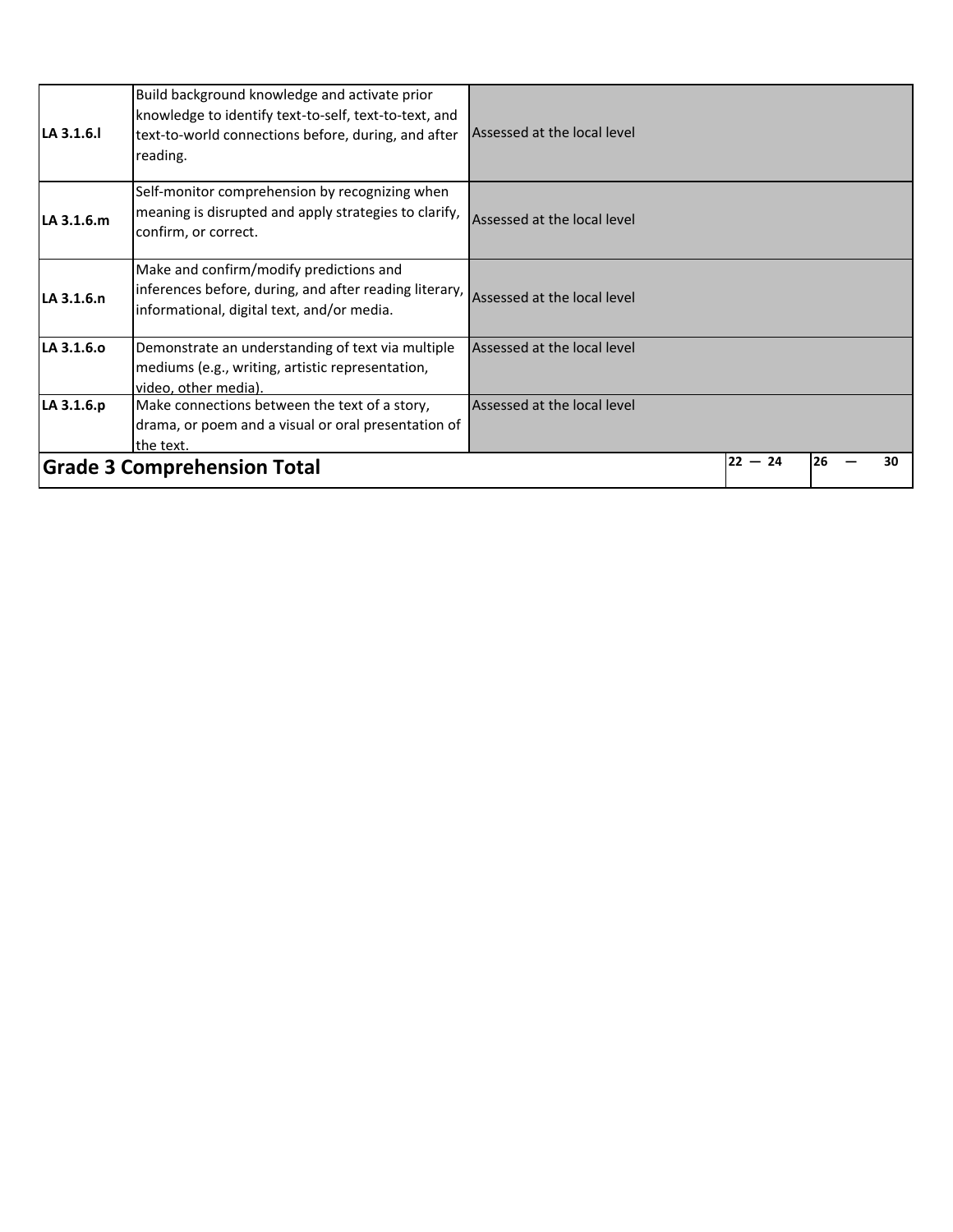| LA 3.2     | Writing: Students will learn and apply writing skills<br>and strategies to communicate.                                                                                                                                                            | <b>Grade 3 Writing Skills</b> |                                    |                    |                     |  |  |
|------------|----------------------------------------------------------------------------------------------------------------------------------------------------------------------------------------------------------------------------------------------------|-------------------------------|------------------------------------|--------------------|---------------------|--|--|
| LA 3.2.1   | <b>Writing Process: Students will apply the writing</b><br>process to plan, draft, revise, edit, and publish<br>writing using correct spelling, grammar,<br>punctuation, and other conventions of standard<br>English appropriate for grade-level. | <b>Eligible Item Types</b>    | <b>DOK Levels</b><br><b>Tested</b> | <b>Total Items</b> | <b>Total Points</b> |  |  |
| LA 3.2.1.a | Use prewriting activities and inquiry tools to<br>generate ideas and organize information.                                                                                                                                                         | Assessed at the local level   |                                    |                    |                     |  |  |
| LA 3.2.1.b | Generate a draft that develops a clear topic suited<br>to the purpose and intended audience and<br>organizational pattern, including a clear<br>introduction, body, and conclusion with appropriate<br>transitions.                                | MC ASCR EBSR                  | 2, 3                               | $0 - 1$            |                     |  |  |
| LA 3.2.1.c | Gather and use relevant information and evidence<br>from one or more authoritative print and/or digital<br>sources to support claims or theses.                                                                                                    | MC ASCR EBSR                  | 2, 3                               | $1 - 3$            |                     |  |  |
| LA 3.2.1.d | Compose paragraphs with grammatically correct<br>sentences of varying length, complexity, and type.                                                                                                                                                | MC ASCR EBSR                  | 2, 3                               | $0 - 1$            |                     |  |  |
| LA 3.2.1.e | Revise to improve and clarify writing through<br>self-monitoring strategies and feedback from<br>others.                                                                                                                                           | Assessed at the local level   |                                    |                    |                     |  |  |
| LA 3.2.1.f | Provide oral and/or written descriptive feedback to<br>other writers.                                                                                                                                                                              | Assessed at the local level   |                                    |                    |                     |  |  |
| LA 3.2.1.g | Adjust writing processes to persevere in short and<br>long-term writing tasks of increasing length and<br>complexity.                                                                                                                              | Assessed at the local level   |                                    |                    |                     |  |  |
| LA 3.2.1.h | Proofread and edit writing recursively for format<br>and conventions of standard English (e.g., spelling,<br>capitalization, grammar,                                                                                                              | Assessed at the local level   |                                    |                    |                     |  |  |
| LA 3.2.1.i | Display academic honesty and integrity by avoiding<br>plagiarism and/or overreliance on any one source<br>and by following a standard format for citation.                                                                                         | MC ASCR EBSR                  | 2, 3                               | $0 - 2$            |                     |  |  |
| LA 3.2.1.j | Publish a legible document in manuscript, cursive,<br>or digital format, and apply formatting techniques<br>(e.g., indenting paragraphs, title).                                                                                                   | Assessed at the local level   |                                    |                    |                     |  |  |